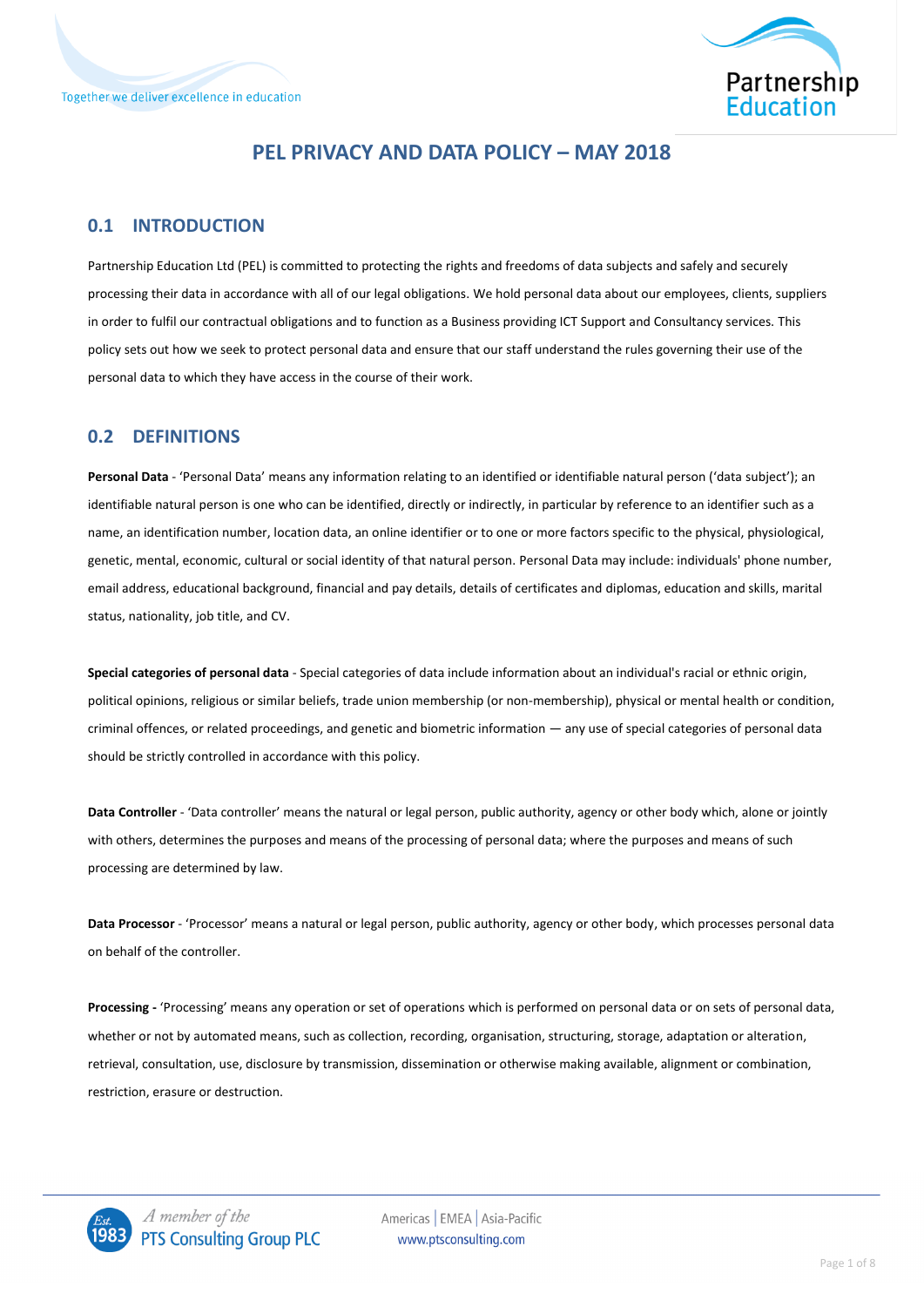Together we deliver excellence in education



## **0.3 SUPERVISORY AUTHORITY**

This is the national body responsible for data protection. The supervisory authority for our organisation is [the Information Commissioners Office].

### **0.4 THE PRINCIPLES**

PEL shall comply with the principles of data protection ("the Principles") enumerated in the EU General Data Protection Regulation ("GDPR"). We will make every effort possible in everything we do to comply with these principles.

The Principles are:

- 1. **Lawful, fair and transparent -** Data collection must be fair, for a legal purpose and we must be open and transparent as to how the data will be used.
- **2. Limited for its purpose -** Data can only be collected for a specific purpose.
- **3. Data minimisation -** Any data collected must be necessary and not excessive for its purpose.
- **4. Accurate -** The data we hold must be accurate and kept up to date.
- **5. Retention -** We cannot store data longer than necessary.
- **6. Integrity and confidentiality -** The data we hold must be kept safe and secure

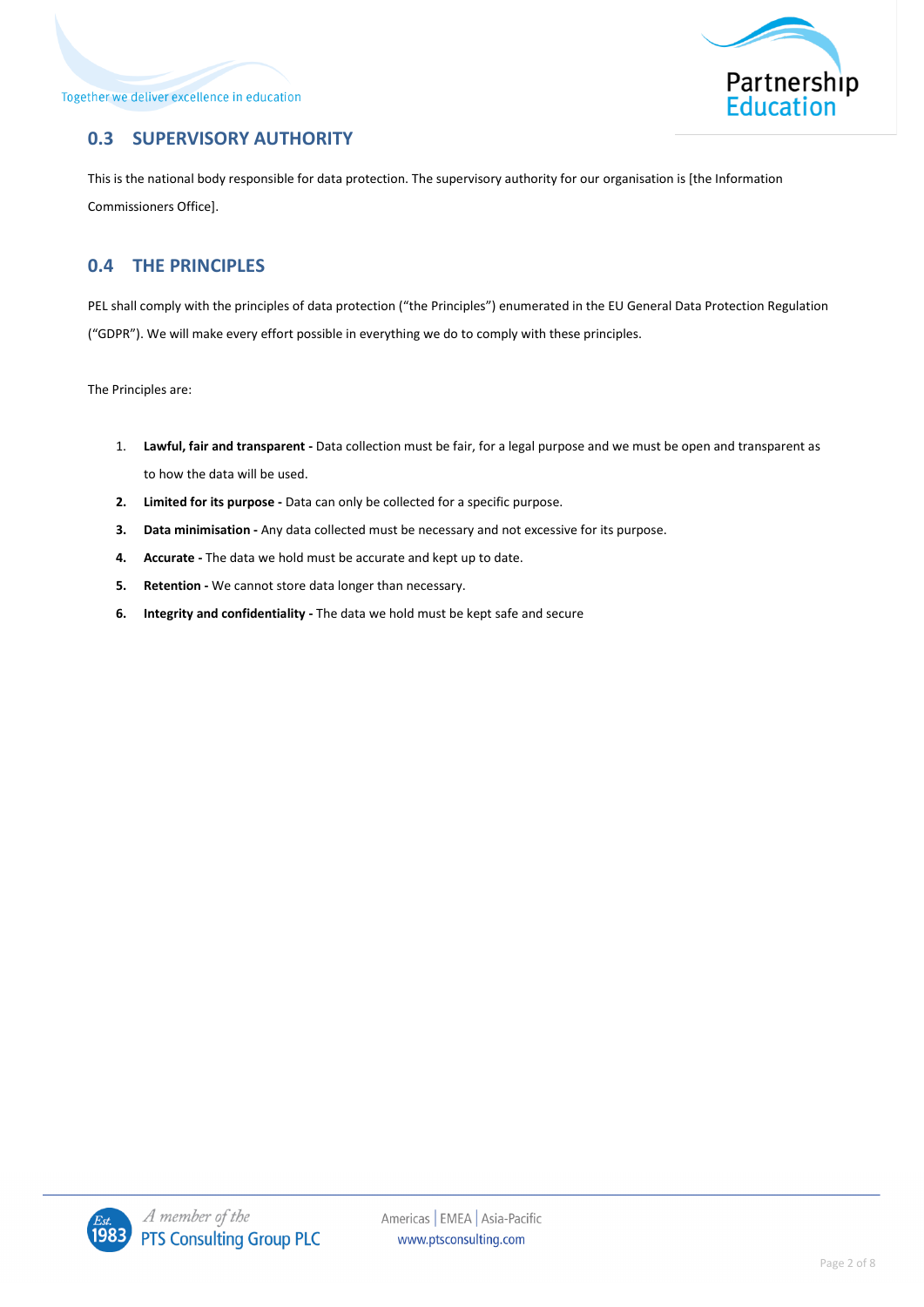

# **1 DATA POLICY**

## **1.1 LAWFUL BASIS FOR SHARING DATA**

#### PEL holds data in order to be able to carry out the activities detailed in contractual agreements with clients.

Business purposes include the following:

- Compliance with our legal, regulatory and corporate governance obligations and good practice
- Where PEL requires data in order to fulfil a contract
- Marketing our business
- Improving services

### **1.2 DATA WE HOLD ABOUT CUSTOMERS**

**Contact information for billing and contracts**. - This may include Name, Email, Phone Number, Job Title

**IT Assets** – Information on the IT estate in order to agree and understand the scope of equipment supported under contract.

Includes Make, model, Serial Number, location on Site, Date of Purchase

**Licencing** – Records held of licence entitlement in order to remain compliant while providing support services.

**Marketing Information** – Where consent is granted, records of individuals indicating an interest in procuring services from PEL are stored.

**Site ICT Documentation** – Information held in order for staff to carry out maintenance tasks on Customer systems under an active contract. Includes System Logins, Machine names, Software Configuration, Log files.

### **1.3 SPECIAL CATEGORIES OF PERSONAL DATA**

#### **What are special categories of personal data?**

Previously known as sensitive personal data, this refers to data about an individual which is more sensitive, so requires more protection. This includes data such as that relating to race, ethnic origin, or any other sensitive information about an individual. PEL does not hold this type of information for any Client data, and does not foresee a requirement to do so in future.

#### **Storage of data relating to Pupil / Students**

PEL does not hold any information relating to pupil / student data on internal systems or devices. Data relating to pupil/students remains on the systems owned or registered to the client.

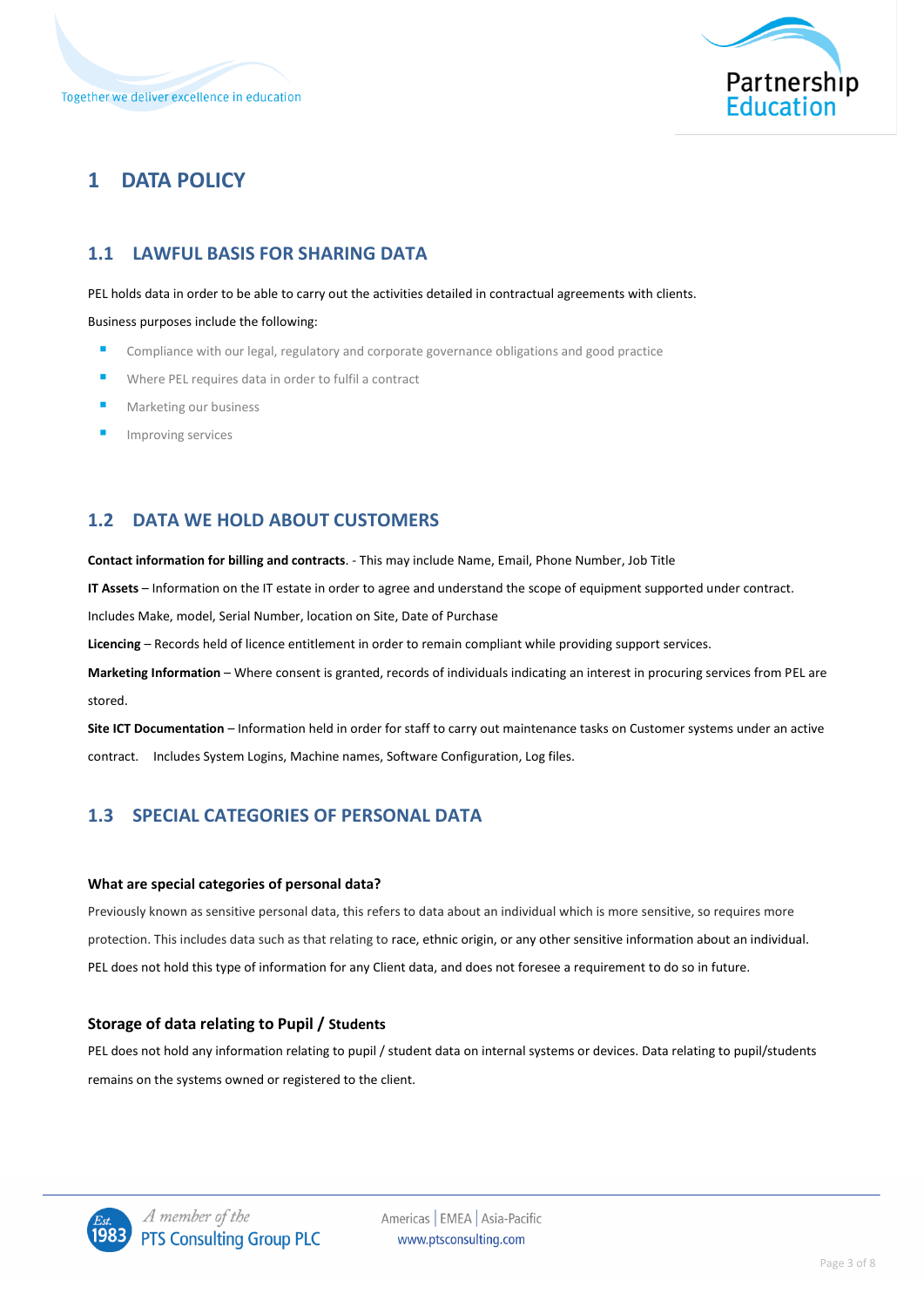

# **2 RETENTION OF RECORDS**

**Records detailing contracts** and are kept in line with standard retention periods in order to comply with legal and financial compliance.

**Contact information** stored for the purposes of providing services are obtained at the beginning of each contract and regularly reviewed, and can be amended at any time by request. We will only hold contact details for as long as we require to in order to comply with contractual obligations or due to the fact that it is in our legitimate interest to do so.

**Marketing information** is only stored where consent is given, and where PEL believes there is an active interest in services offered. Unsubscribe options will be made available within any communications, and records can be amended or removed upon request at any time.

### **2.1 END OF RELATIONSHIP**

At the point of contract termination, PEL will destroy copies held in relation to network documentation, passwords, and remove any software tools providing monitoring or remote access.

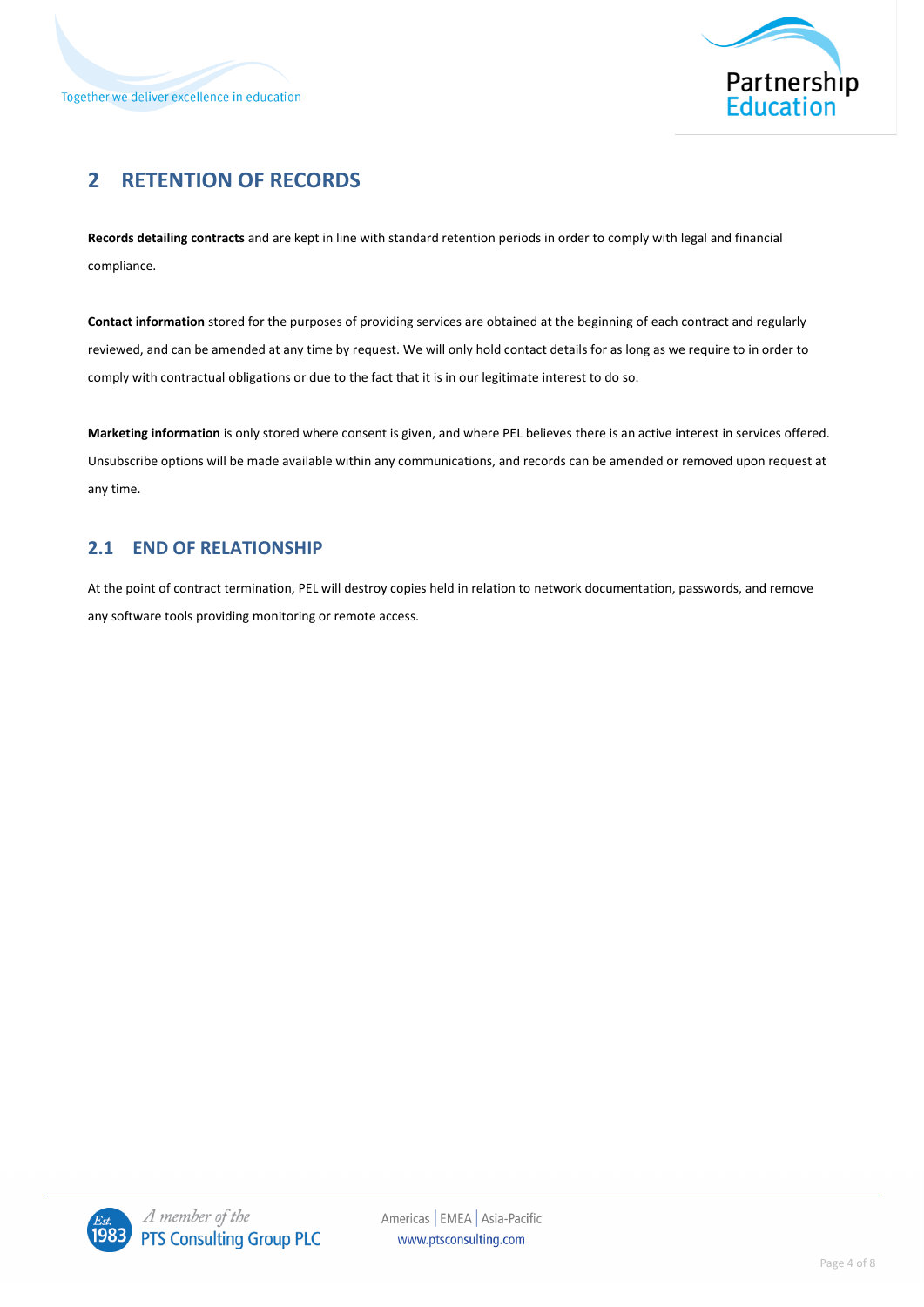



# **3 PROTECTION OF RECORDS**

- PEL IT systems are based in the registered UK offices and a secure UK datacentre.
- All staff are issued company laptops and phones, which are locked down in line with internal policies, with patch management, Anti-Virus, and configuration management agents.
- Data stored on devices is minimised, with VPN configuration allowing access back to datacentre shared areas.
- Where remote access tools are used to access Customer systems, these are used with two factor Authentication and strong password policies.
- Log files record access to endpoints with the software installed.
- Passwords are stored using Password management software. Two Factor authentication is required to access the store, and user accounts providing access are managed centrally.

### **3.1 HOW WE DEAL WITH SUBJECT ACCESS REQUESTS**

PEL will provide an individual with a copy of their personal information if requested. This will be supplied within one month of receipt. We endeavour to provide data subjects access to their information in commonly used electronic formats. If complying with the request is complex or numerous, the deadline can be extended by two months, but the individual must be informed within one month.

We can refuse to respond to certain requests, and can, in circumstances of the request being manifestly unfounded or excessive, charge a fee. If the request is for a large quantity of data, we can request the individual specify the information they are requesting.

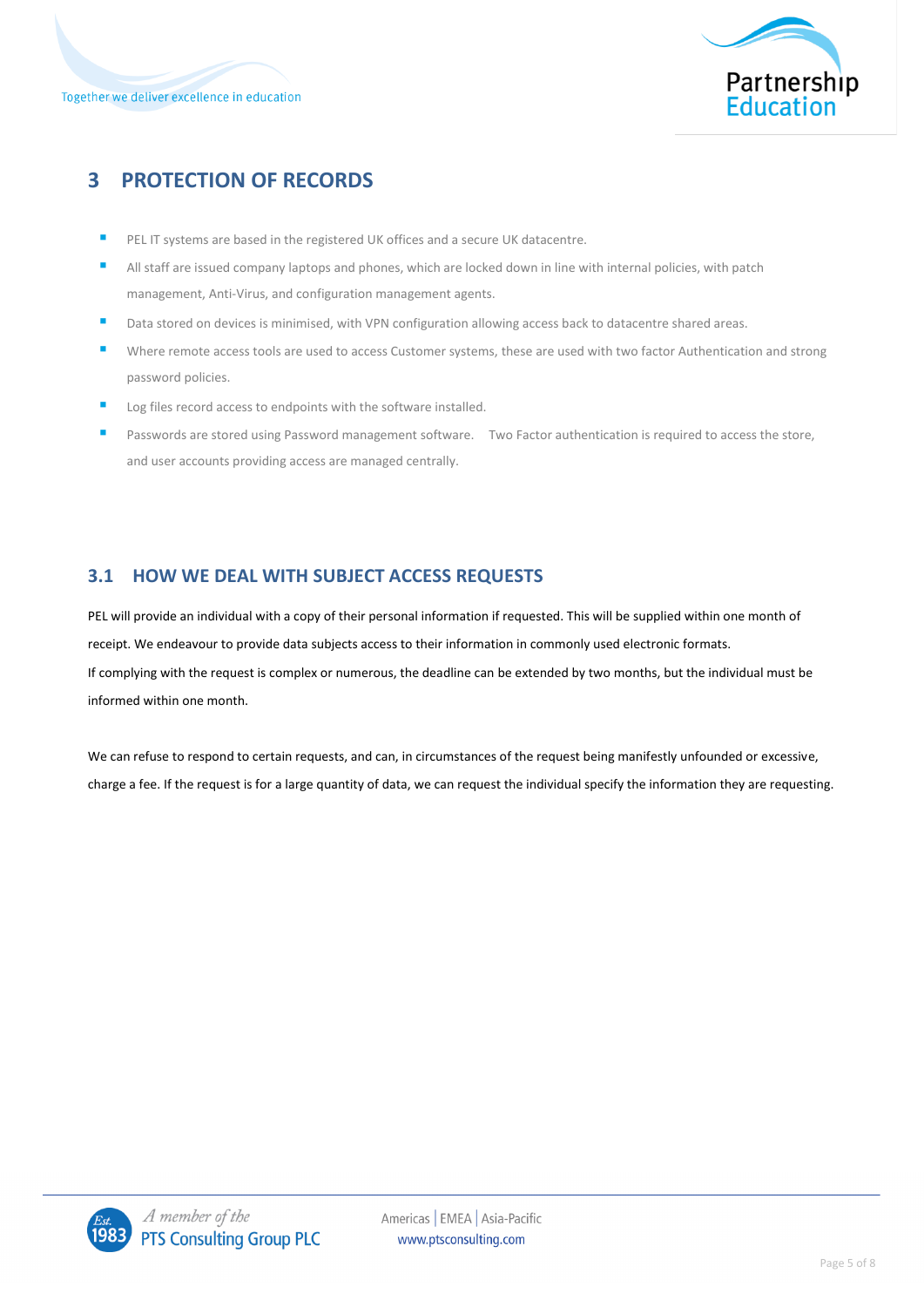

# **4 RESPONSIBILITIES WHERE PEL IS CONTRACTED AS A DATA PROCESSOR**

Customers contracting PEL remain the Data Controller for the data belonging to/ and produced by the customer. PEL will act as a Data Controller and abide by the below principles to ensure it supports the customer in their responsibility as Data Controller.

As a Data Processor, we must only act on the documented instructions of a Data Controller. We acknowledge our responsibilities as a Data Processor under GDPR and we will protect and respect the rights of Data Subjects.

- Those involved in processing the data are subject to a duty of confidence
- Appropriate measures will be taken to ensure the security of the processing
- Sub-processors will only be engaged with the prior consent of the controller and under a written contract
- The controller will assist the processor in dealing with subject access requests and allowing data subjects to exercise their rights under GDPR
- The processor will assist the controller in meeting its GDPR obligations in relation to the security of processing, notification of data breaches and implementation of Data Protection Impact Assessments
- Delete or return all personal data at the end of the contract
- Submit to regular audits and inspections, and provide whatever information necessary for the controller and processor to meet their legal obligations
- Nothing will be done by either the controller or processor to infringe on GDPR

#### **4.1 INHERITED POLICIES**

Where PEL is under contract to support a customer's systems, PEL will adopt a customer's local policy in relation to data, and report to the local DPO or responsible staff member.

PEL will act under the instruction of the local DPO or responsible staff member in relation to:

- Retention, creation, and storage of data.
- Backups of data
- New starter / leaver process
- Password policy
- Access rights
- Disposal of equipment

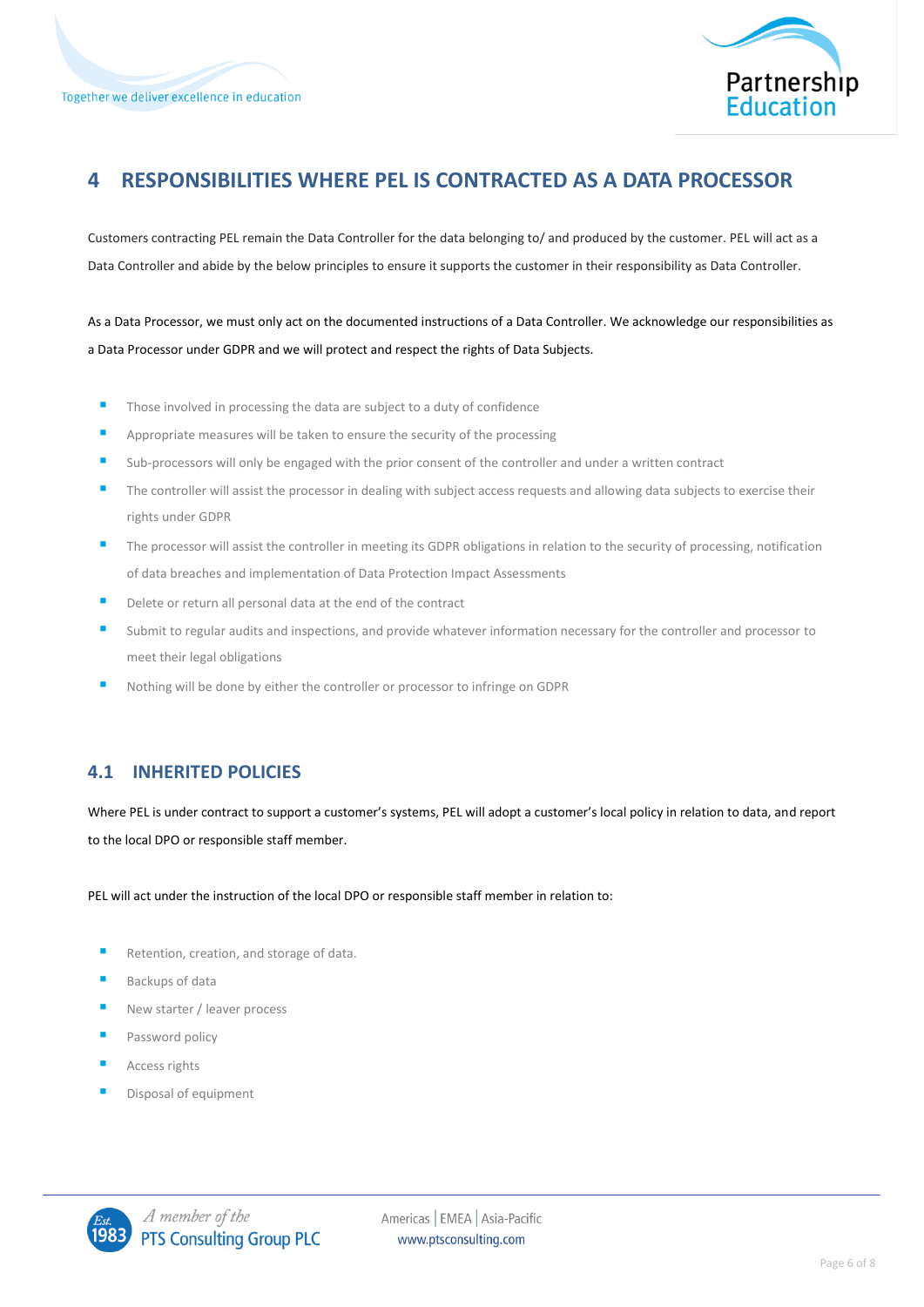

#### **4.2 STAFF TRAINING AND AWARENESS**

PEL staff are trained in the core principles of data management and GDPR. All staff working with customer data are required to complete this training, and it is included in the staff induction process. These are certified courses, which all PEL employees must complete as part of their compliance training.

Staff access to sensitive data will occur in the nature of providing information when requested by school staff, configuring access to, and testing access to data. Staff will not disclose, share or duplicate data, and will report to the Schools DPO or responsible person on any issues they identify where data is being misused by school staff.

#### **4.3 SAFEGUARDING**

PEL has a defined Safeguarding Policy available from the website or on request. All staff are aware of the importance of Safeguarding and Child protection, and complete Safeguarding training.

#### **4.4 STORAGE OF DATA**

School data accessed by PEL staff in accordance with their duties under contract to provide ICT support is only processed in the location defined by the customer. Data is not duplicated to portable devices, attached to emails, or removed from site, unless under the instruction of the sites DPO or nominated person for specified purposes.

#### **4.5 CUSTOMER EQUIPMENT REMOVED FROM SITE**

Removing customer equipment for repair is avoided if possible, with repairs conducted on the customer site. On occasions where it is agreed to be necessary to remove school owned equipment, it will be stored in secure workshop facility. Where the equipment contains data, and is deemed beyond economical to repair, this will be returned to site to be processed by the customers approved WEEE registered carrier.

#### **4.6 HOSTED PLATFORMS**

PEL does not currently provide hosted services where customer data would reside on storage owned or leased by PEL. Many sites do now use Google G-Suite and Microsoft 365. Hosted systems remain registered to the Customer, and their use governed by the Customers Data policies.

Both Microsoft 365 and Google G-Suite have extensive policies around Data protection and are GDPR Compliant. Further information available currently at:

Microsoft GDRP Resources[: https://www.microsoft.com/en-us/TrustCenter/Privacy/gdpr/FAQ](https://www.microsoft.com/en-us/TrustCenter/Privacy/gdpr/FAQ) Google GDPR:<https://cloud.google.com/security/gdpr/>